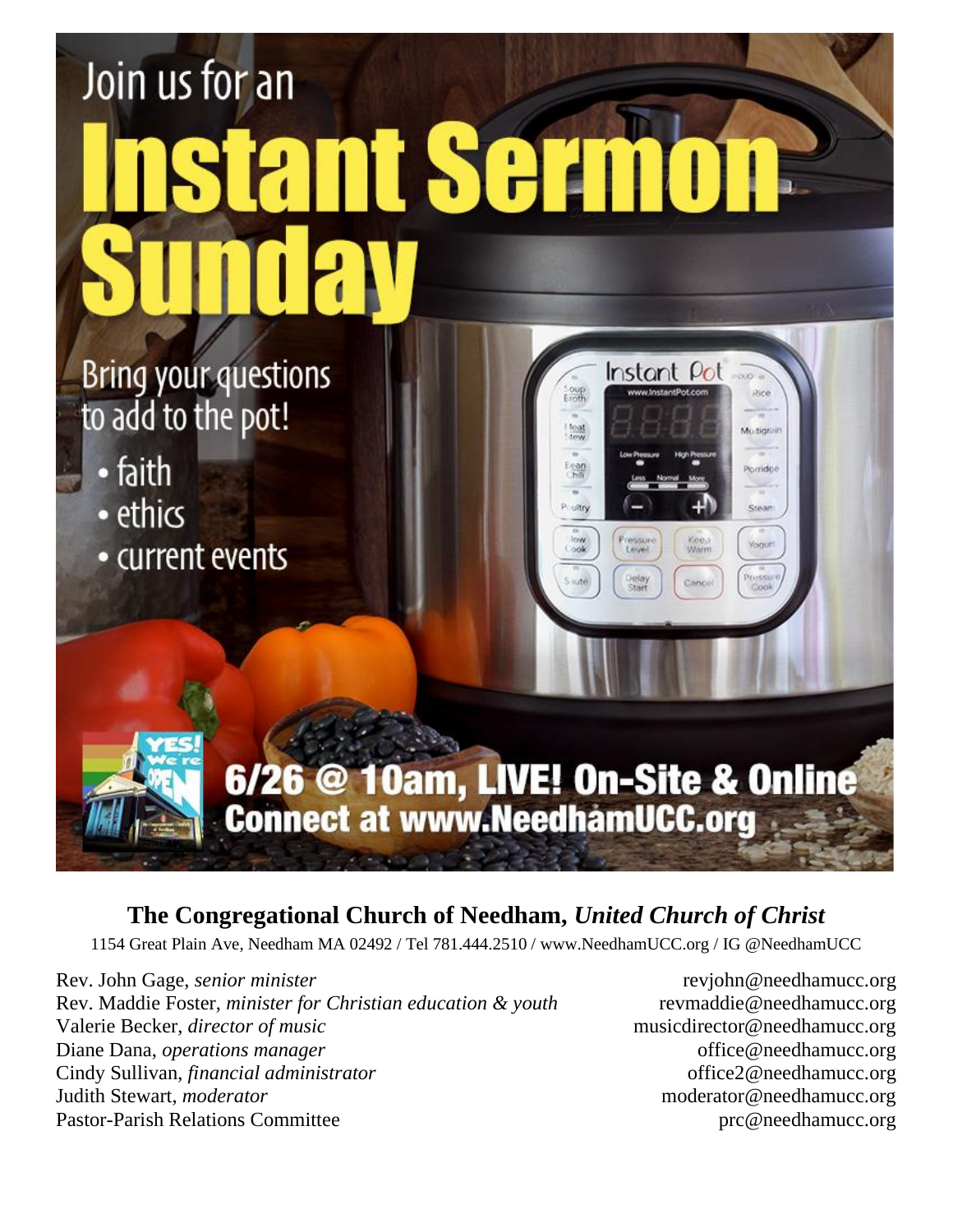*Today's worship will include a time for an "instant sermon." Instead of sharing a prepared sermon, Rev. John and Rev. Maddie will respond in the moment to your questions about faith, church, ethics, and the challenges and blessings of this moment in our lives. This instant sermon will begin with a time especially for the youngest among us and their questions before we open it up to the wider congregation. If you're worshiping online, please type your question in the chat window; if you're worshiping on-site, simply raise your hand; and together we will seek the inspiration of the Spirit.*

**PRELUDE** *Largo,* by G.F. Handel Valerie Becker, *organ*

# **WELCOME & CALL TO WORSHIP**

Rev. John MacIver Gage & Rev. Maddie Foster

- One: As we gather this day, each of us brings something to worship:
- **Many**: **We bring the burdens of this week, and the blessings.**
- One: We bring prayers of hope, and prayers of anguish
- **Many**: **We bring our voices and our silence, our offerings, and our questions.**
	- One: We bring our faith, floundering or flourishing, or a bit of both.
- **Many**: **We bring all this to each other and to God, whom we gather to worship today.**
	- *All: Let us worship God together in spirit and in truth, in word and in deed.*
- **HYMN** *What a Fellowship (Leaning on the Everlasting Arms) (see below)*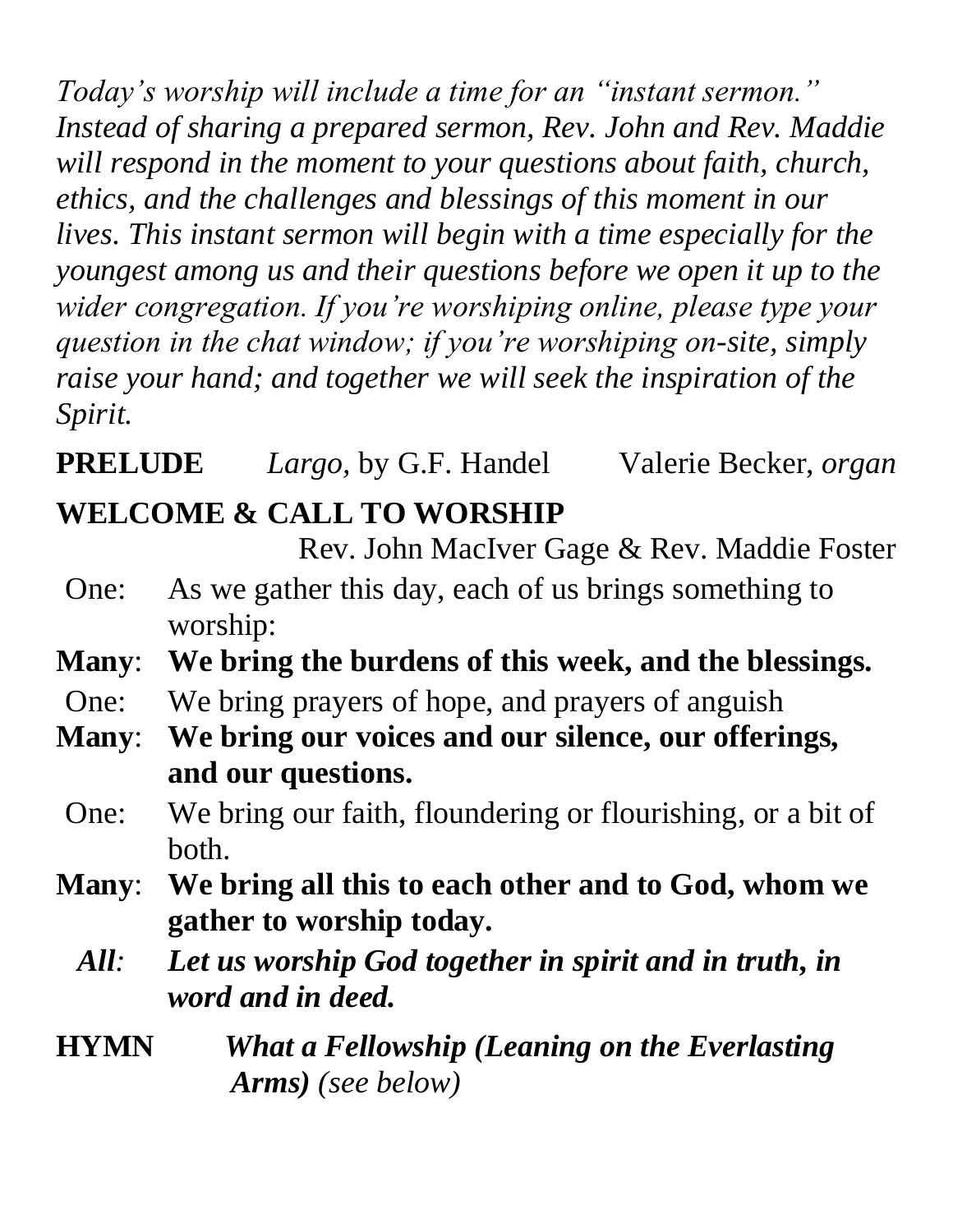**INSTANT SERMON** Rev. John MacIver Gage & Rev. Maddie Foster

**HYMN** *We Are the Church (see below)*

## **SHARING OUR PRAYERS** ("O God, **hear our prayer"**)

**THE LORD'S PRAYER** *(using these or whichever words are closest to your own heart)*

**Our Father in heaven, holy is your name. Your reign come, your will be done, on earth as in heaven. Give us today our daily bread. And forgive us our sins, as we forgive those who sin against us. And lead us not into temptation, but deliver us from evil. For yours is the kin-dom and the power and the glory forever. Amen.**

**OPPORTUNITIES TO BE PART OF THE GOOD NEWS**

#### **SINGING OUR THANKS & PRAISE**

**Praise God from whom all blessings flow! Praise God, all creatures here below!**

**Praise God above, you heavenly hosts—Creator, Christ, and Holy Ghost!**

#### **CHARGE & BLESSING**

**POSTLUDE**



## **Summer Toilet Paper Drive to Help Afghan & Ukrainian Refugees**

Please join the Outreach Committee and the International Institute of New England (IINE) in collecting toilet paper this summer (June, July, and August) for refugees and refugee families

resettling in the U.S. without even the most basic of necessities.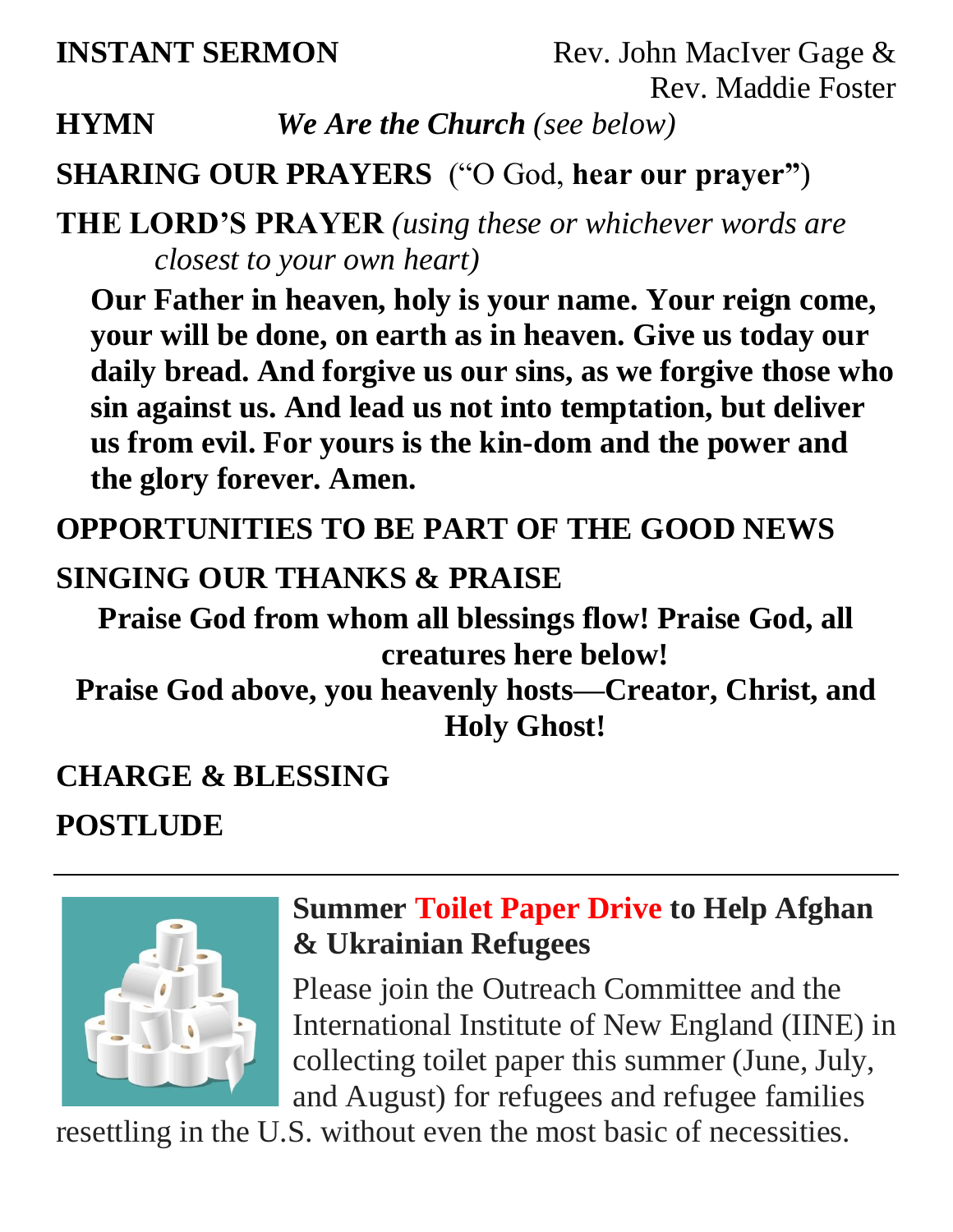Pick up an extra package or two each time you do your shopping this summer and bring it to church. **Or you can order some and have it sent directly from our Amazon Wish List by [clicking](https://www.amazon.com/hz/wishlist/ls/29QM8YOUZIEQ7?ref_=wl_share)  [here.](https://www.amazon.com/hz/wishlist/ls/29QM8YOUZIEQ7?ref_=wl_share)** (Any brand of toilet paper will do, but you might consider the bamboo or 100% recycled paper as eco-friendlier options.) We'll collect it all summer and donate it to IINE in September. And, do we have to say it? No opened packages, please!



**Sign Up NOW to Volunteer with Family Promise Metrowest's New Permanent Shelter**

Family Promise Metrowest is looking to "support churches" like ours for volunteers to

prepare and serve meals and join the guests for dinner in their brand-new permanent shelter, which opens in the coming weeks (the new shelter will hold up to three families at any given time). The Outreach Committee will divide up the work, engaging people in different roles and creating a cadre of experienced helpers. Some will prepare food in Needham and others will deliver food . . . and possibly serve. Those who prepare food do not require training. Those who serve and interact with the guests are asked to complete a short, two-module orientation, which has been completely revamped. If you want to volunteer or would like more information, contact Vance Fernandez, **[vancefernandez@hotmail.com](mailto:vancefernandez@hotmail.com)**.

**The goal is to have volunteers signed up and trained by August!**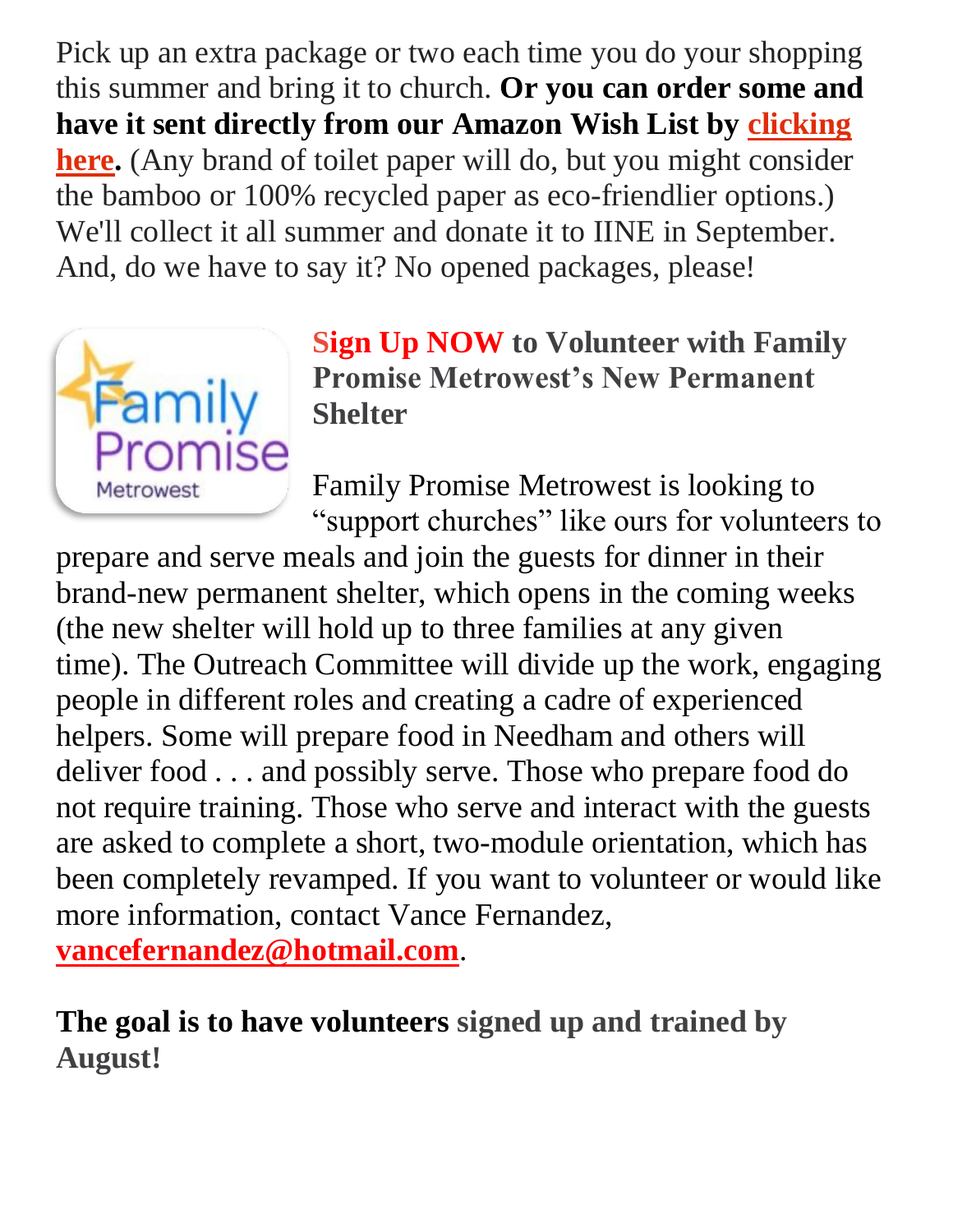## **What a Fellowship (Leaning on the Everlasting Arms)**

What a fellowship, what a joy divine, leaning on the everlasting arms; what a blessedness, what a peace is mine, leaning on the everlasting arms.

Leaning, leaning, safe and secure from all alarms; leaning, leaning, leaning on the everlasting arms.

O how sweet to walk in this pilgrim way, leaning on the everlasting arms; O how bright the path grows from day to day, leaning on the everlasting arms.

Leaning on Jesus, leaning on Jesus, safe and secure from all alarms;

leaning on Jesus, leaning on Jesus, leaning on the everlasting arms.